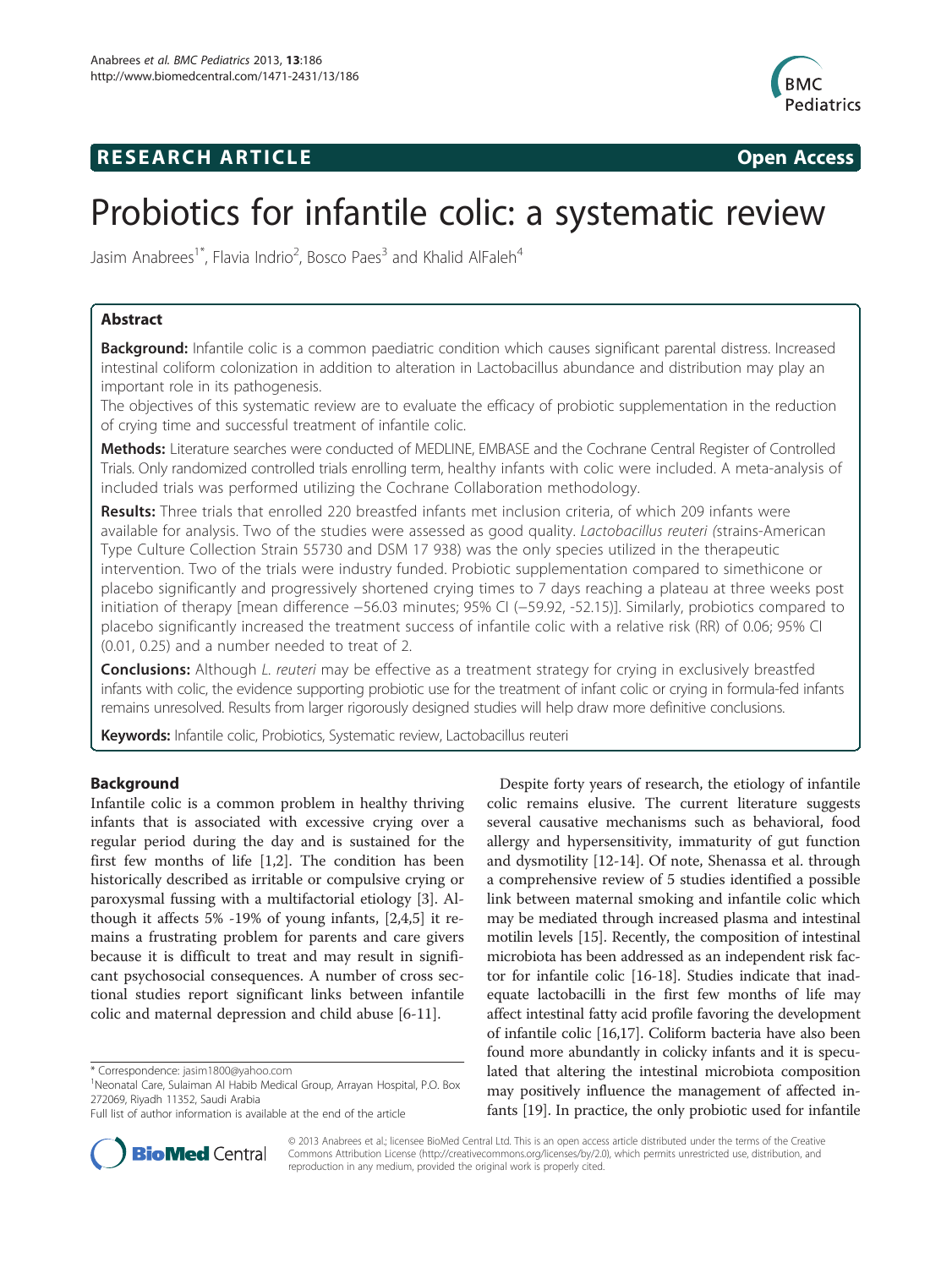colic is Lactobacillus reuteri (strains-American Type Culture Collection Strain 55730 or DSM 17 938). However, other Lactobacillus species such as L.delbrueckii subsp. delbrueckii DSM 20074 and L. plantarum MB 456 have proven inhibitory activity against gas-forming coliforms and may play a significant role in the management of infantile colic [\[20](#page-8-0)]. Similarly, Aloisio et al. evaluated four Bifidobacterium strains, namely, B. breve B632 (DSM 24706), B2274 (DSM 24707), B7840 (DSM 24708), and B. longum subsp. longum B1975 (DSM 24709), and found that they may be potentially useful for the treatment of infantile colic or as a preventive strategy for infantile bacterial-related diarrhea [\[21](#page-8-0)]. However, exploratory clinical trials investigating both the safety and efficacy of probiotics incorporating these species are yet to be conducted.

The objectives of this systematic review are to evaluate the efficacy of probiotic supplementation in the reduction of crying time and successful treatment of infantile colic.

# Methods

#### Search strategy

Eligible studies were identified from OVID MEDLINE – National Library of Medicine [January 1966 to September 2012] using the following subject MeSH headings and text word terms: neonate(s), newborn(s), infant(s), probiotics, lactobacillus, bifidobacterium, colic; publication type was limited to controlled trials. No language restriction was applied. Other databases were also searched including: EMBASE (January 1980 to September 2012) the Cochrane Central Register of Controlled Trials (CEN-TRAL, the Cochrane Library, Issue 9, 2012). Additional citations were sought using references in articles retrieved from searches. Content experts were contacted to identify unpublished and ongoing studies.

# Study selection

We included all randomized or quasi-randomized controlled trials that compared probiotics (any dose or composition) to placebo, control or other forms of treatment in healthy full term infants with infantile colic who were less than 4 months of age. All definitions of infantile colic were deemed acceptable. We considered articles in any language as long as there was an abstract in English indicating content.

#### Data extraction

Retrieved articles were assessed for eligibility, and two reviewers independently abstracted descriptive data on the subjects, type of intervention, infants allocated as control, outcomes and methodological quality of the articles. Discrepancies were resolved by discussion and consensus. Where data were incomplete, the principal investigator of the primary study was contacted for further information and clarification.

#### Methodological quality of the studies

Standard methods of the Cochrane Collaboration [[22](#page-8-0)] were used to assess the methodological quality of included trials. For each trial, information was sought regarding the method of randomization, allocation concealment, blinding, and completeness of follow up and on reported outcomes of all infants enrolled in the trial. The methodological details of the studies were extracted from published data and by contacting the primary author where possible.

#### Data synthesis

The primary outcome was treatment success, defined as the percentage of children who achieved a reduction in the daily average crying time >50%. The secondary outcomes were duration of crying (minutes per day) and adverse events related to probiotic supplementation. For dichotomous outcomes, relative risk (RR) and its associated confidence interval were calculated. For continuous outcomes, treatment effect was expressed as mean difference and its calculated standard deviation. Metaanalysis of pooled data was performed using a fixed effects model with the assumption that L. reuteri DSM 17938 and L. reuteri ATCC 55730 are bioequivalent and the added recognition that the comparison groups were simethicone (one trial) or placebo (two trials). Review Manager (RevMan), Version 5.2 software was used for statistical analysis. A subgroup analysis was planned a priori to investigate the effect of probiotics in subjects with a positive family history of atopy, and additionally on different strains of probiotics utilized. Heterogeneity was defined as a significant test when the p value was < 0.1 and/or if similar differences were identified in treatment effects across studies. Tests for between-study heterogeneity (including the  $I^2$  test) were performed.

Since included studies expressed their primary outcome (crying times) as median (range or interquartile range), in order to statistically pool the data and perform a metaanalysis, this outcome was converted into mean (standard deviation) as recommended by Hozo et al. [\[23\]](#page-8-0).

# Results

A total of 10 potentially relevant citations were obtained through our primary search strategy (Figure [1\)](#page-2-0). Seven studies were excluded because the investigators used probiotic based formulae in non-colicky neonates, which undermined the primary objectives of the meta-analysis. Three trials met our inclusion criteria [\[24](#page-8-0)-[26](#page-8-0)]. Although Szajewska et al. [[26\]](#page-8-0) planned an inclusion criterion of infants aged less than five months, the actual maximum age at enrolment was 81 days. Characteristics of the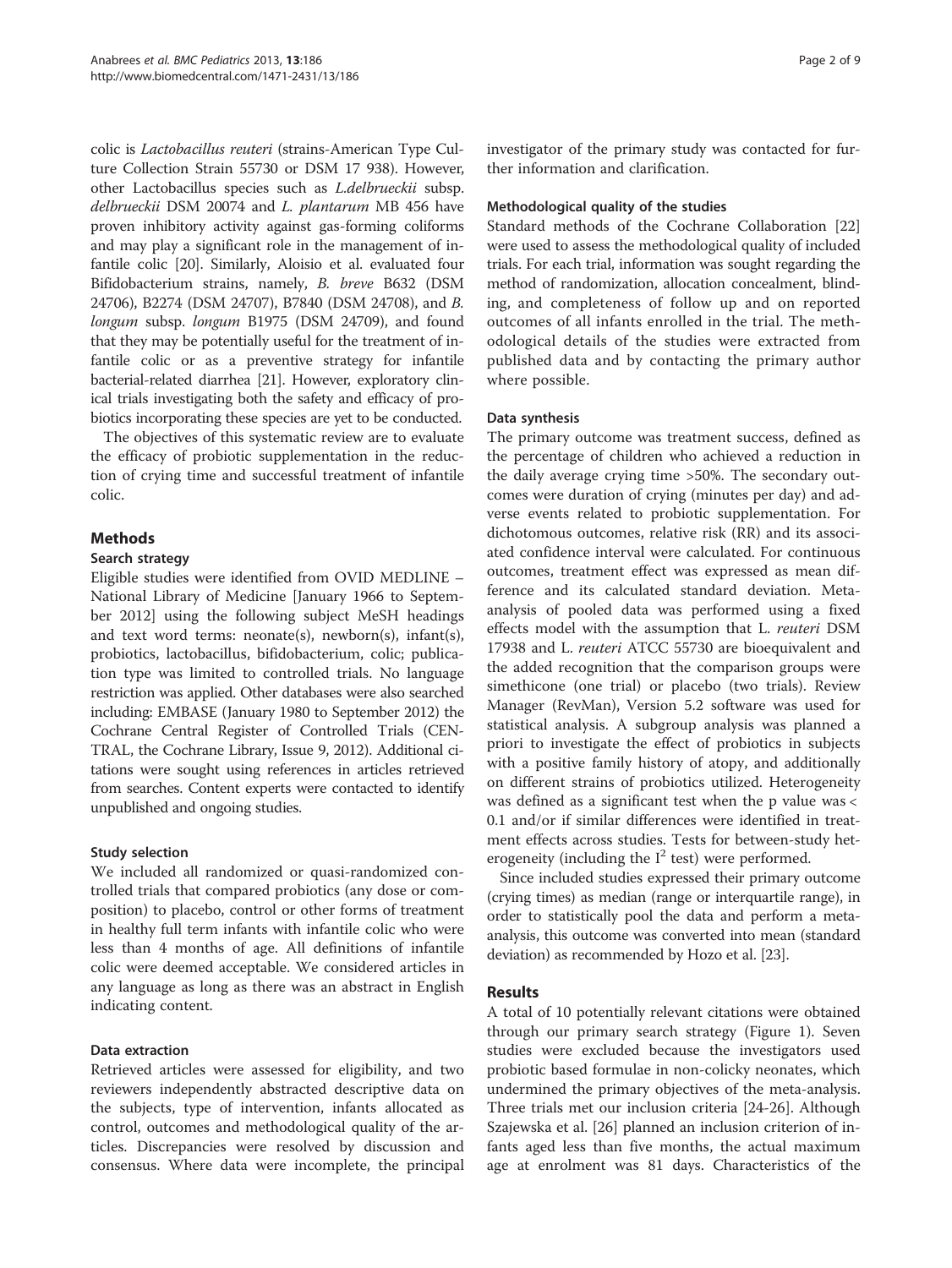

<span id="page-2-0"></span>

included trials are summarized in Table [1.](#page-3-0) Three ongoing trials are summarized in Table [2,](#page-4-0) but the data since incomplete were not included in this review.

Overall, 140 infants were exclusively breastfed [[24](#page-8-0),[25](#page-8-0)] while Szajewska et al. additionally reported that 80 of the infants in their trial were exclusively or predominantly (>50%) breastfed [\[26\]](#page-8-0). In general, included trials had a low risk of bias (Table [3\)](#page-5-0). A total of 209 healthy infants were enrolled across the three studies and most of the infants were exclusively breast fed. All of the clinical trials utilized the same probiotic species (Lactobacillus reuteri; strains-American Type Culture Collection Strain 55730 or DSM 17 938) with identical daily doses. One study evaluated the efficacy of probiotic supplementation against simethicone [\[24\]](#page-8-0). None of the included studies reported any adverse side effects of supplementation.

#### Effect of L. reuteri on crying time

The effect of L. reuteri on crying time was compared to simethicone or placebo. Data on crying time were reported by all three trials as a primary outcome and involved 209 infants. At seven days after initiation of treatment, infants in the probiotic group had a significantly shorter crying time. The crying time at 7 days was significant only in the fixed effects model, but was insignificant in the random effects model. However, the treatment effect was continuous and stabilized at three weeks following the initiation of therapy. Probiotics decreased crying times by almost one hour [mean difference − 56.03 minutes; 95% CI (−59.92, -52.15)] (Figure [2\)](#page-6-0). In order to reduce heterogeneity and the potential effect of simethicone, a sensitivity analysis on only the doubleblind, placebo-controlled, trials [\[24,26\]](#page-8-0) was conducted.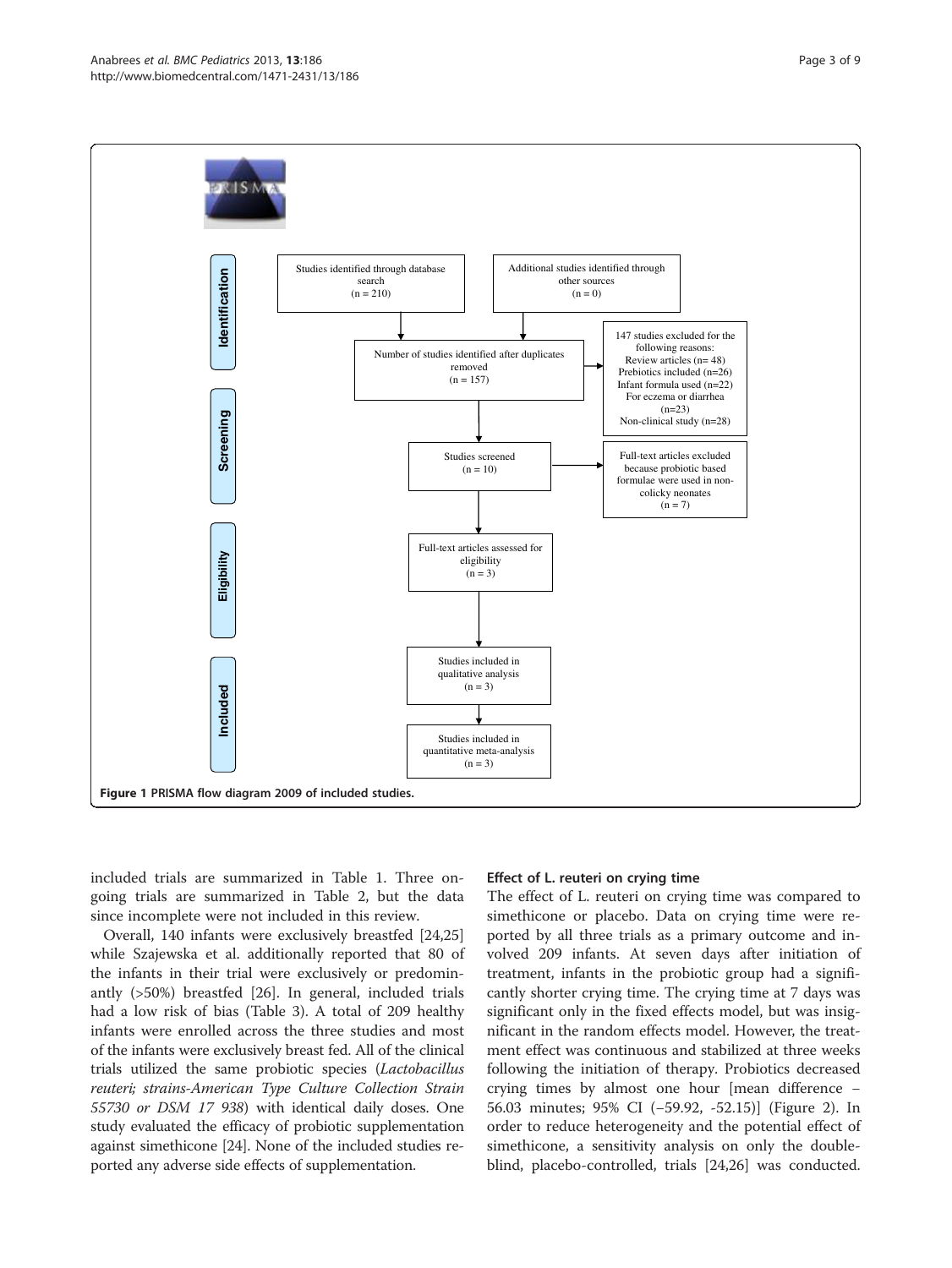<span id="page-3-0"></span>

| Study/year/reference | Description/study design                                                                                                                                                                                | Birth weight and age at<br>enrolment            | Probiotic agent(s)                                            | Dosage and duration                                                                                                            | Control arm | <b>Primary outcome</b>                                                                                                                                                    |  |
|----------------------|---------------------------------------------------------------------------------------------------------------------------------------------------------------------------------------------------------|-------------------------------------------------|---------------------------------------------------------------|--------------------------------------------------------------------------------------------------------------------------------|-------------|---------------------------------------------------------------------------------------------------------------------------------------------------------------------------|--|
| Savino/2007 [24]     | April 2004 - May 2005.                                                                                                                                                                                  | Birth weight 2500-4000 g<br>and aged 21-90 days | L. reuteri (American Type Culture<br>Collection Strain 55730) | $108$ colony-forming units in 5<br>drops for 28 days                                                                           | Simethicone | A reduction of average<br>crying time to less than<br>3 hours a day on day 28.                                                                                            |  |
|                      | 90 exclusively breastfed infants<br>with a diagnosis of<br>infantile colic.                                                                                                                             |                                                 |                                                               |                                                                                                                                |             |                                                                                                                                                                           |  |
|                      | Recruited in the Department<br>of Pediatric and Adolescence<br>Science (Regina Margherita<br>Children Hospital, Turin, Italy)                                                                           |                                                 |                                                               |                                                                                                                                |             |                                                                                                                                                                           |  |
|                      | Open prospective<br>randomized study.                                                                                                                                                                   |                                                 |                                                               |                                                                                                                                |             |                                                                                                                                                                           |  |
| Savino/2010 [25]     | March 2008 and August 2009.                                                                                                                                                                             | Birth weight 2500-4000 g                        | L. reuteri DSM 17938                                          | 10 <sup>8</sup> colony-forming units in 5<br>drops, once a day, 30 minutes<br>before the feed in the morn-<br>ing, for 21 days | Placebo     | A reduction of average<br>crying time to less than<br>3 hours a day on day 21.                                                                                            |  |
|                      | 50 exclusively breastfed infants<br>were recruited from general<br>pediatricians and outpatients<br>at the Department of<br>Pediatrics, University of Turin<br>(Regina Margherita<br>Children Hospital) | and aged 2-16 weeks                             |                                                               |                                                                                                                                |             |                                                                                                                                                                           |  |
|                      | A Randomized, Double-Blind,<br>Placebo-Controlled Trial                                                                                                                                                 |                                                 |                                                               |                                                                                                                                |             |                                                                                                                                                                           |  |
| Szajewska/2013 [26]  | January 2010 and<br>December 2011.                                                                                                                                                                      | Full term infants<br>aged $<$ 5 months          | L. reuteri DSM 17938                                          | 10 <sup>8</sup> colony-forming units in 5<br>drops, orally, once a day, for<br>21 days                                         | Placebo     | The percentage of children<br>achieving a reduction in<br>the daily average crying<br>time more than 50% and<br>the duration of crying at 7,<br>14, 21, and 28 days after |  |
|                      | 80 exclusively or<br>predominantly (>50%)<br>breastfed infants                                                                                                                                          |                                                 |                                                               |                                                                                                                                |             |                                                                                                                                                                           |  |
|                      | Family primary care practice in<br>Warsaw, Poland                                                                                                                                                       |                                                 |                                                               |                                                                                                                                |             | randomization.                                                                                                                                                            |  |
|                      | A Randomized, Double-Blind,<br>Placebo-Controlled Trial                                                                                                                                                 |                                                 |                                                               |                                                                                                                                |             |                                                                                                                                                                           |  |

Colic in all the trials was defined as crying episodes lasting <sup>≥</sup>3 hours/day and occurring at least 3 days/week within <sup>7</sup> days prior to enrollment.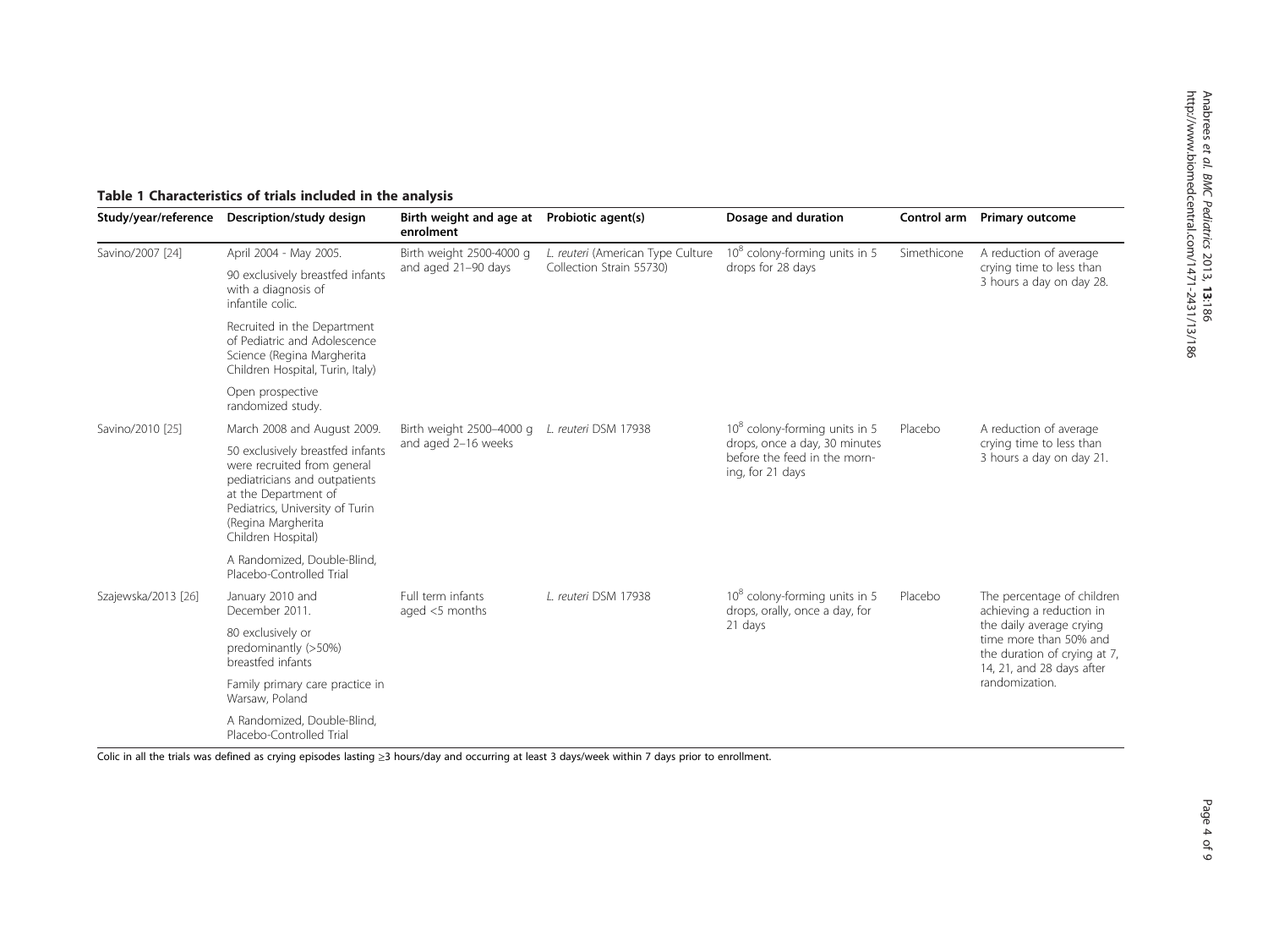# <span id="page-4-0"></span>Table 2 The ongoing trials of probiotics and infant colic

|   | No Study                                                                                   | Inclusion and exclusion criteria                                                                     | <b>Primary outcome</b>                                                          | <b>Estimated</b><br>enrollment | Arms                                           |  |
|---|--------------------------------------------------------------------------------------------|------------------------------------------------------------------------------------------------------|---------------------------------------------------------------------------------|--------------------------------|------------------------------------------------|--|
| 1 | Effect of L. rhamnosus GG (LGG)<br>on Infant Colic                                         | Inclusion Criteria:                                                                                  | Crying times of infants                                                         | 60                             | Experimental: Nutramigen<br>Lipil with Enflora |  |
|   |                                                                                            | Sixty healthy full-term colicky infants<br>(gestational age 32-41 weeks)                             |                                                                                 |                                | Control: Nutramigen A+                         |  |
|   |                                                                                            | Exclusion Criteria:                                                                                  |                                                                                 |                                | Hypoallergenic formula<br>without lactobacilli |  |
|   |                                                                                            | Chronic lung disease,                                                                                |                                                                                 |                                |                                                |  |
|   |                                                                                            | Diarrhea (stools that take the shape<br>of a container $> 5x$ daily)                                 |                                                                                 |                                |                                                |  |
|   |                                                                                            | Fever                                                                                                |                                                                                 |                                |                                                |  |
| 2 | Control of Colic in Infants by<br>Dietary Supplementation with<br>the Probiotic L. reuteri | Inclusion Criteria:                                                                                  | Reduction of daily average<br>crying time to less than<br>3 hours from baseline | 50                             | Experimental: L. reuteri                       |  |
|   |                                                                                            | Infants aged between 14-60 days                                                                      |                                                                                 |                                | Control: Not clear                             |  |
|   |                                                                                            | Breast fed, exclusively during length<br>of trial                                                    |                                                                                 |                                |                                                |  |
|   |                                                                                            | Diagnosis of infantile colic according<br>to Wessel's criteria                                       |                                                                                 |                                |                                                |  |
|   |                                                                                            | Debut of colic symptoms $6 \pm 1$ days<br>before randomization                                       |                                                                                 |                                |                                                |  |
|   |                                                                                            | Gestational age between 37-42 weeks                                                                  |                                                                                 |                                |                                                |  |
|   |                                                                                            | Apgar score higher than 7 at 5 minutes                                                               |                                                                                 |                                |                                                |  |
|   |                                                                                            | Mothers willing to follow a cow milk-<br>free diet during the study period                           |                                                                                 |                                |                                                |  |
|   |                                                                                            | Written informed consent and stated<br>availability throughout the study period                      |                                                                                 |                                |                                                |  |
|   |                                                                                            | Exclusion Criteria:                                                                                  |                                                                                 |                                |                                                |  |
|   |                                                                                            | Major chronic disease                                                                                |                                                                                 |                                |                                                |  |
|   |                                                                                            | Gastrointestinal disease but controlled<br>gastroesophageal reflux disease                           |                                                                                 |                                |                                                |  |
|   |                                                                                            | Administration of antibiotics the<br>week before randomization                                       |                                                                                 |                                |                                                |  |
|   |                                                                                            | Administration of probiotics the week<br>before randomization                                        |                                                                                 |                                |                                                |  |
|   |                                                                                            | Participation in other clinical trials                                                               |                                                                                 |                                |                                                |  |
| 3 | Baby Biotics randomised<br>controlled trial                                                | Inclusion criteria                                                                                   | Infant crying/fussing time                                                      | 160                            | Experimental: L. reuteri                       |  |
|   |                                                                                            | Infant colic as defined by the<br>modified Wessel's criteria                                         | (min/day)                                                                       |                                | DSM 17938.                                     |  |
|   |                                                                                            | Less than 3 months                                                                                   |                                                                                 |                                | Control: maltodextrose                         |  |
|   |                                                                                            | Greater than 36 weeks gestation<br>at birth                                                          |                                                                                 |                                |                                                |  |
|   |                                                                                            | Birth weight of more than 2500 g.                                                                    |                                                                                 |                                |                                                |  |
|   |                                                                                            | Exclusion criteria                                                                                   |                                                                                 |                                |                                                |  |
|   |                                                                                            | Failure to thrive                                                                                    |                                                                                 |                                |                                                |  |
|   |                                                                                            | Major medical problems                                                                               |                                                                                 |                                |                                                |  |
|   |                                                                                            | Taking solids, antibiotics or L. reuteri<br>and, if breastfeeding, mother taking                     |                                                                                 |                                |                                                |  |
|   |                                                                                            | L. reuteri at the time of study<br>commencement;                                                     |                                                                                 |                                |                                                |  |
|   |                                                                                            | Cow's milk protein allergy                                                                           |                                                                                 |                                |                                                |  |
|   |                                                                                            | Caregiver has insufficient English to<br>understand informed consent and<br>complete questionnaires. |                                                                                 |                                |                                                |  |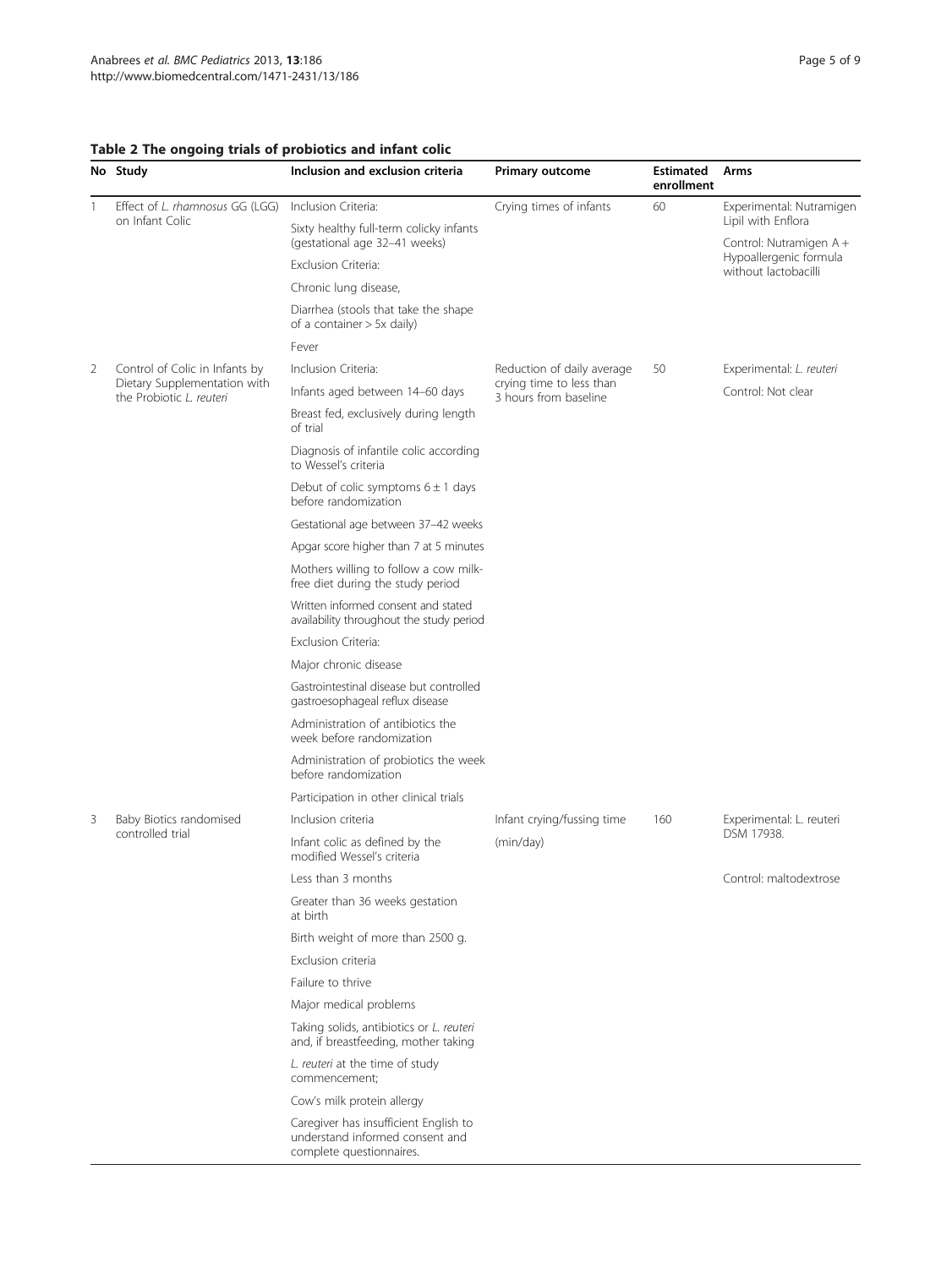| Study/year/<br>reference | <b>Random</b><br>sequence<br>generation<br>(selection bias) | <b>Allocation</b><br>concealment<br>(selection bias) | <b>Blinding of</b><br>participants<br>and personnel<br>(performance bias) | <b>Blinding of</b><br>outcome<br>assessment<br>(detection bias) | Incomplete<br>outcome data<br>(attrition bias) | <b>Selective</b><br>reporting<br>(reporting bias) | Other bias |
|--------------------------|-------------------------------------------------------------|------------------------------------------------------|---------------------------------------------------------------------------|-----------------------------------------------------------------|------------------------------------------------|---------------------------------------------------|------------|
| Savino/2007 [24]         | I ow risk                                                   | I ow risk                                            | High risk                                                                 | I ow risk                                                       | I ow risk                                      | I ow risk                                         | Low risk   |
| Savino/2010 [25]         | Low risk                                                    | Unclear risk                                         | I ow risk                                                                 | I ow risk                                                       | I ow risk                                      | I ow risk                                         | Low risk   |
| Szajewska/2013 [26]      | Low risk                                                    | I ow risk                                            | I ow risk                                                                 | I ow risk                                                       | I ow risk                                      | I ow risk                                         | ow risk    |

<span id="page-5-0"></span>Table 3 The quality and risk of bias in the trials included in the analysis

The heterogeneity remained unaltered with a strikingly similar reduction in crying time at 21 days [mean difference −55.48 minutes; 95% CI (−59.46, -51.49)].

#### Effect of L. reuteri on overall response rate

The overall response rate of L. reuteri was compared to simethicone or placebo. Responders (or treatment success) was defined as the percentage of infants achieving a reduction in the daily average crying time of more than fifty percent. The response rate was reported in two of the trials at each assessment interval. Savino et al. reported the response rate at 28 days only [\[24\]](#page-8-0). A progressive, statistically significant response was noted starting at 7 days [\[25\]](#page-8-0) after initiation of therapy (Figure [3](#page-7-0)). The effect was maximal at 21 days following the commencement of treatment, with a relative risk (RR) of 0.06; 95% CI (0.01, 0.25) and a number needed to treat (NNT) of 2. Of note, a similar progressive improvement was also evident in the control subjects; however, the positive effect was more pronounced in the probiotic group.

#### Effect with a history of atopy

The impact of atopy was documented in only one study [[26\]](#page-8-0). A concomitant history of atopy did not alter the efficacy of probiotics in treated infants.

# **Discussion**

We report the first systematic review of randomized trials addressing the efficacy of probiotics in infantile colic. A significant effect of L. reuteri supplementation (strains-American Type Culture Collection Strain 55730 and DSM 17 938) in shortening crying times and improvement in response rate was noted. This positive response was progressive with time and had its peak and plateau at three weeks after initiation of therapy. A similar positive effect was noted in the control group, which could be explained, by the natural history of infantile colic or a placebo effect [\[22,23](#page-8-0)]. However, the effect in the probiotic group was more pronounced. It is important to note that one of the strains (L. reuteri ATCC 55730) used in one of the included trials [\[24](#page-8-0)] was found to carry potentially transferable resistance traits for tetracycline and lincomycin in adults [[27](#page-8-0)] and was replaced in subsequent studies

by L. reuteri DSM 17938, a daughter strain that retained the original probiotic characteristics [\[28,29](#page-8-0)].

Our systematic review included currently available, high quality studies. However; our overall conclusion is compromised by the small number of enrolled infants despite the common prevalence of infantile colic, and the heterogeneity of included studies that assessed crying time. This heterogeneity can be explained by the clear imbalance of both groups at baseline, in the study reported by Savino et al. [\[25](#page-8-0)]. The probiotic group started with significantly longer crying times that quickly moved to a profoundly positive benefit after 7 days of treatment. Most of the included subjects were exclusively breast fed which limits the generalizability of the findings to formula fed infants. However, the incidence of colic in breast and bottle fed infants is similar [[30](#page-8-0)] because the pathogenesis of the disorder is likely multifactorial and the use of probiotics may be influential in the treatment of colic by altering faecal microbiota and gut inflammation irrespective of feeding patterns [\[16-19,31](#page-8-0)].

The earlier trial by Savino et al. [[24](#page-8-0)] involved the use of simethicone in the placebo arm. This may have decreased the magnitude of the effect of probiotics unless the effect of simethicone was not indifferent to placebo. The sensitivity analyses confirmed that the inclusion of the simethicone treated patients in this study did not significantly impact heterogeneity or the crying time at 21 days. One well recognized limitation of all studies on infant colic is the need for a more objective way of measuring duration of crying rather than relying on the parents' compliance to establish this outcome. Computer recordings of crying episodes comprise a more concrete form of assessment and should be considered for future studies. Two of the included trials were supported by the manufacturer of the probiotic strain under study, which raises the possibility of bias. However, the likelihood is small since the trials were fully investigator-initiated and data controlled with transparent disclosure of potential conflicts of interest by the respective authors [\[32,33\]](#page-8-0).

Recently few studies have addressed the role of changing intestinal microbiota in the pathogenesis of colic. Colicky infants were found to have increased colonization by coliforms especially E.coli and decreased and altered colonization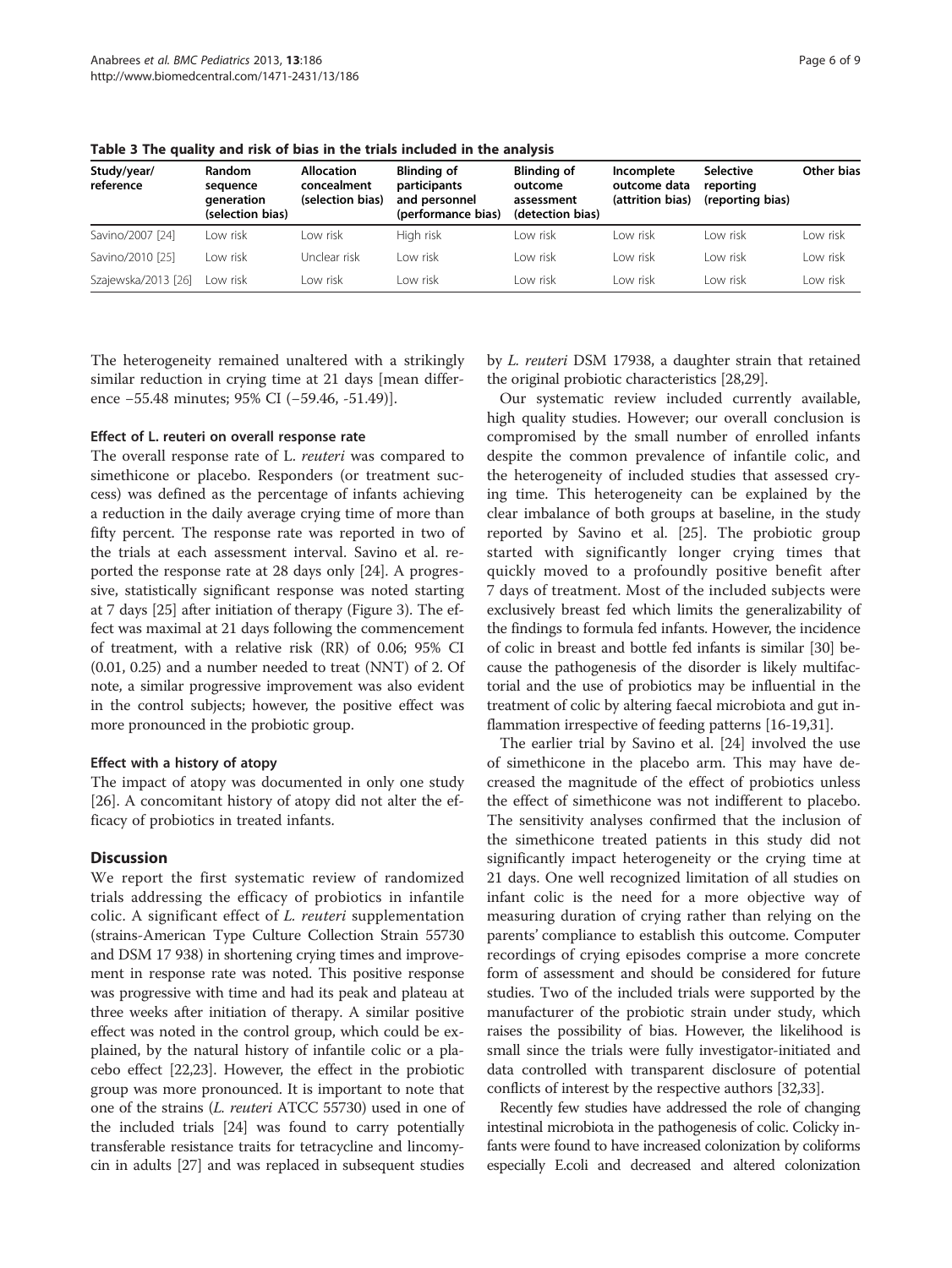<span id="page-6-0"></span>

| SD Total Mean<br>SD Total Weight<br><b>Study or Subgroup</b><br>Mean<br>IV, Fixed, 95% CI<br>IV, Fixed, 95% CI<br>1.1.1 At zero time<br>Savino 2007                            |     |  |  |  |  |  |
|--------------------------------------------------------------------------------------------------------------------------------------------------------------------------------|-----|--|--|--|--|--|
|                                                                                                                                                                                |     |  |  |  |  |  |
|                                                                                                                                                                                |     |  |  |  |  |  |
| 212.5 29.1<br>41<br>213 29.8<br>28.0%<br>$-0.50$ [ $-13.17$ , $12.17$ ]<br>42                                                                                                  |     |  |  |  |  |  |
| Savino 2010<br>370<br>30<br>25<br>300 37.5<br>11.3%<br>70.00 [50.11, 89.89]<br>21                                                                                              |     |  |  |  |  |  |
| 60.7%<br>Szajewska 2012<br>240 17.3<br>40 240.3 21.7<br>40<br>$-0.30$ [ $-8.90, 8.30$ ]<br>Subtotal (95% CI)<br>106<br>103 100.0%<br>7.62 [0.92, 14.32]                        |     |  |  |  |  |  |
| Heterogeneity: Chi <sup>2</sup> = 42.63, df = 2 (P < 0.00001); $I^2$ = 95%                                                                                                     |     |  |  |  |  |  |
| Test for overall effect: $Z = 2.23$ (P = 0.03)                                                                                                                                 |     |  |  |  |  |  |
| 1.1.2 At 7 days                                                                                                                                                                |     |  |  |  |  |  |
| Savino 2007<br>145.8 45.9<br>158.3 59.6<br>6.2%<br>$-12.50$ [ $-35.35$ , 10.35]<br>41<br>42                                                                                    |     |  |  |  |  |  |
| Savino 2010<br>95 21.3<br>25<br>185 37.3<br>9.9% -90.00 [-108.01, -71.99]<br>21                                                                                                |     |  |  |  |  |  |
| Szajewska 2012<br>172.3<br>10<br>40<br>180 17.3<br>40<br>83.9%<br>$-7.70$ [ $-13.89$ , $-1.51$ ]<br>106<br>103 100.0%<br>$-16.16$ [ $-21.84$ , $-10.49$ ]<br>Subtotal (95% CI) |     |  |  |  |  |  |
| Heterogeneity: Chi <sup>2</sup> = 71.87, df = 2 (P < 0.00001); $I^2$ = 97%                                                                                                     |     |  |  |  |  |  |
| Test for overall effect: $Z = 5.58$ (P < 0.00001)                                                                                                                              |     |  |  |  |  |  |
| 1.1.3 At 14 days                                                                                                                                                               |     |  |  |  |  |  |
| Savino 2007<br>100.3 37.4<br>147 52.1<br>7.0%<br>-46.70 [-66.18, -27.22]<br>41<br>42                                                                                           |     |  |  |  |  |  |
| Savino 2010<br>60 17.5<br>25<br>150 36.3<br>21<br>9.3%<br>-90.00 [-106.97, -73.03]                                                                                             |     |  |  |  |  |  |
| 5.7<br>40<br>150 17.3<br>83.7%<br>-42.20 [-47.84, -36.56]<br>Szajewska 2012<br>107.8<br>40<br>Subtotal (95% CI)<br>106<br>103<br>100.0%<br>-46.94 [-52.11, -41.78]             |     |  |  |  |  |  |
| Heterogeneity: Chi <sup>2</sup> = 27.43, df = 2 (P < 0.00001); $I^2$ = 93%                                                                                                     |     |  |  |  |  |  |
| Test for overall effect: $Z = 17.81$ (P < 0.00001)                                                                                                                             |     |  |  |  |  |  |
| 1.1.4 At 21 days                                                                                                                                                               |     |  |  |  |  |  |
| Savino 2007<br>80.5 30.3<br>147.8 50.6<br>42<br>4.7%<br>$-67.30$ [ $-85.19, -49.41$ ]<br>41                                                                                    |     |  |  |  |  |  |
| 4.7%<br>Savino 2010<br>35 21.3<br>25<br>90<br>37<br>21<br>-55.00 [-72.89, -37.11]                                                                                              |     |  |  |  |  |  |
| 75<br>8.7<br>40 130.5<br>9.9<br>40<br>90.6%<br>-55 50 [-59.58, -51.42]<br>Szajewska 2012<br>Subtotal (95% CI)<br>106<br>103<br>100.0%<br>$-56.03$ [ $-59.92$ , $-52.15$ ]      |     |  |  |  |  |  |
| Heterogeneity: Chi <sup>2</sup> = 1.60, df = 2 (P = 0.45); $I^2 = 0\%$                                                                                                         |     |  |  |  |  |  |
| Test for overall effect: $Z = 28.26$ (P < 0.00001)                                                                                                                             |     |  |  |  |  |  |
| 1.1.5 At 28 days                                                                                                                                                               |     |  |  |  |  |  |
| Savino 2007<br>58.3 23.2<br>6.1%<br>-79.50 [-97.09, -61.91]<br>137.8 53.2<br>42<br>41                                                                                          |     |  |  |  |  |  |
| 56<br>8.9<br>114.5 11.4<br>93.9%<br>Szajewska 2012<br>40<br>-58.50 [-62.98, -54.02]<br>40                                                                                      |     |  |  |  |  |  |
| Subtotal (95% CI)<br>81<br>82 100.0%<br>$-59.78$ [ $-64.12$ , $-55.44$ ]                                                                                                       |     |  |  |  |  |  |
| Heterogeneity: Chi <sup>2</sup> = 5.14, df = 1 (P = 0.02); $I^2 = 81\%$                                                                                                        |     |  |  |  |  |  |
| Test for overall effect: $Z = 26.98$ (P < 0.00001)                                                                                                                             |     |  |  |  |  |  |
| $-100$<br>$-50$<br>$\mathbf{0}$<br>50                                                                                                                                          | 100 |  |  |  |  |  |
| Favours Probiotics  Favours control<br>Test for subgroup differences: Chi <sup>2</sup> = 407.98, df = 4 (P < 0.00001), $I^2$ = 99.0%                                           |     |  |  |  |  |  |
| Figure 2 Forest plot of L. reuteri ATCC 55730 and L. reuteri DSM 17938 versus control effect in decreasing mean crying times (min)<br>over 28 days.                            |     |  |  |  |  |  |

patterns by lactobacillus species [\[17-19\]](#page-8-0). Furthermore, L. reuteri also exerts an antimicrobial effect against enteric pathogens which may induce an immunologic response [[34-36\]](#page-8-0). Immune modulation could also play a role in the efficacy of probiotics in infantile colic as it may represent the first sign of food hypersensitivity [\[37](#page-8-0)]. Since probiotic supplementation appears to require time to exert an effect in colicky infants, it would be interesting to evaluate its efficacy as a prophylactic treatment after birth. It's unclear whether a similar or cumulative effect would be observed if other formulations of probiotic bacteria are utilized either alone or in combination with the same strains of L. reuteri.

# Conclusions

Our review supports the beneficial effects of probiotic supplementation in infantile colic in predominantly breast fed infants. L. reuteri (strains-American Type Culture Collection Strain 55730 and DSM 17 938) significantly decreased the rate (minutes/day) of crying and no short term safety concerns were identified. However, all three included studies demonstrate a positive outcome which may be a reflection of the relatively small, combined, sample size that overshadows the true effect which may be realized in a single, large-scale, multicenter, randomized trial. More independent studies are still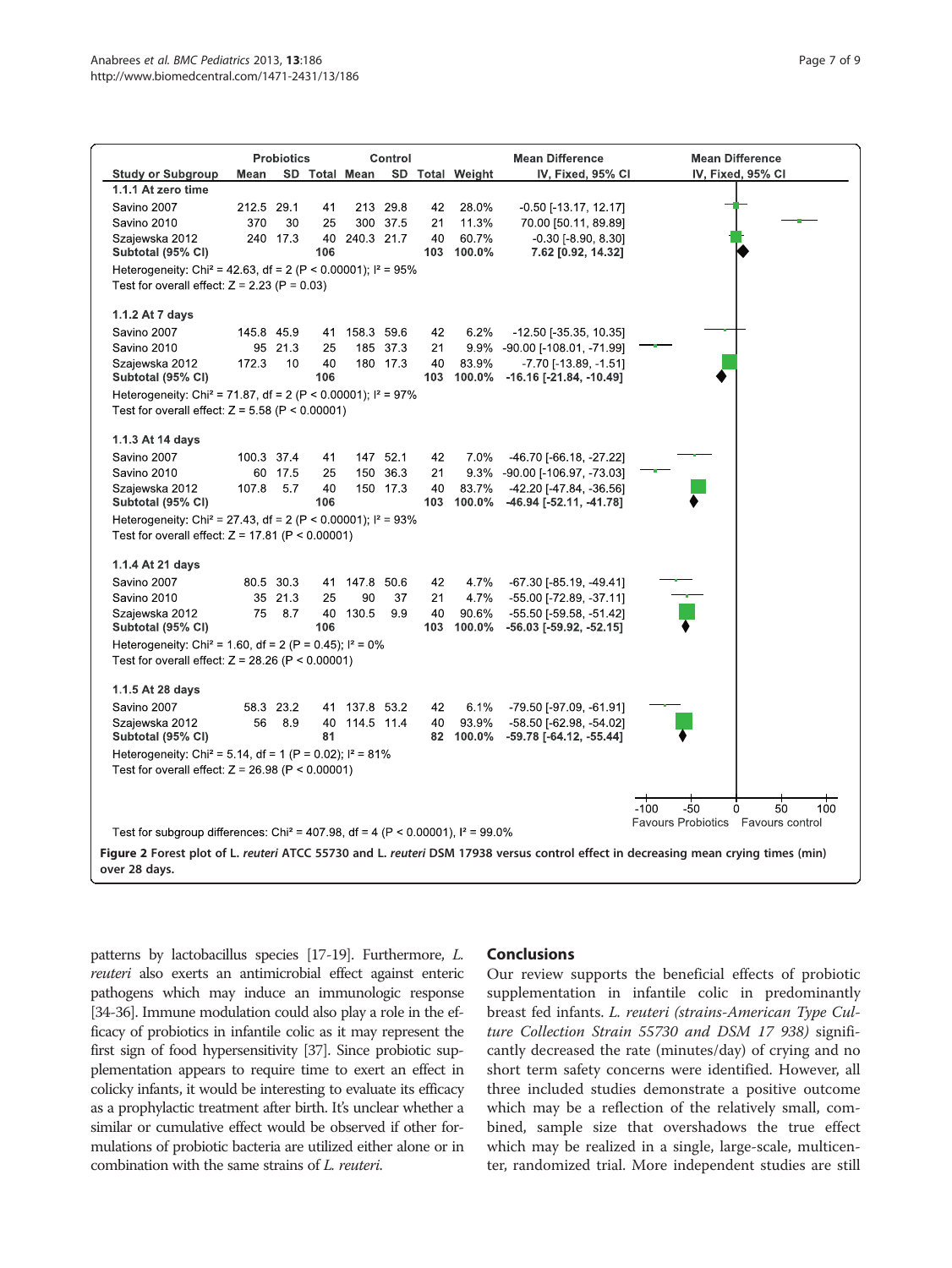<span id="page-7-0"></span>

required in diverse ethnic populations, especially in formula fed infants, [\[38](#page-8-0)] prior to adopting a change in practice.

#### Abbreviations

CI: Confidence interval; NNT: Number needed to treat; RR: Relative risk.

#### Competing interests

The authors declare that they have no competing interests.

#### Authors' contributions

JA: Conceptualized the study design, protocol development, inclusion selection, quality assessment and statistical analysis, and drafted the initial manuscript. FI: Was involved in the study conception and design, oversaw the protocol development and data interpretation and participated in the manuscript preparation. BP: Critically reviewed and amended the manuscript and circulated the final version for approval and submission. KA: Played a major role in the study conception, design, protocol development, inclusion selection, quality assessment and statistical analysis and worked collaboratively on the draft of the initial manuscript. All authors read and approved the final manuscript.

#### Acknowledgments

We extend our sincere appreciation to the Deanship of Scientific Research at King Saud University for funding this project through the Research Group project # RGB-VPP-248.

#### Funding source

This study was funded by King Saud University.

#### Author details

<sup>1</sup>Neonatal Care, Sulaiman Al Habib Medical Group, Arrayan Hospital, P.O. Box 272069, Riyadh 11352, Saudi Arabia. <sup>2</sup>Department of Pediatrics, University of Bari, Bari, Italy. <sup>3</sup>Department of Pediatrics (Neonatal Division), McMaster University, Hamilton, Ontario, Canada. <sup>4</sup> Department of Pediatrics, King Saud University, Riyadh, Saudi Arabia.

Received: 11 May 2013 Accepted: 14 November 2013 Published: 15 November 2013

#### References

- 1. Illingworth RS: Infantile colic revisited. Arch Dis Child 1985, 60:981-985.
- 2. Lucassen PL, Assendelft WJ, van Eijk JT, et al: Systematic review of the occurrence of infantile colic in the community. Arch Dis Child 2001, 84:398–403.
- 3. Wessel MA, Cobb JC, Jackson EB, Harris GS Jr, Detwiler AC: Paroxysmal fussing in infancy, sometimes called colic. Pediatrics 1954, 14:421–435.
- 4. Castro-Rodríguez JA, Stern DA, Halonen M, et al: Relation between infantile colic and asthma/atopy: a prospective study in an unselected population. Pediatrics 2001, 108:878–882.
- 5. Gelfand AA, Thomas KC, Goadsby PJ: Before the headache: infant colic as an early life expression of migraine. Neurology 2012, 79:1392-1396.
- 6. Vik T, Grote V, Escribano J, European Childhood Obesity Trial Study Group, et al: Infantile colic, prolonged crying and maternal postnatal depression. Acta Paediatr 2009, 98:1344–1348.
- 7. Akman I, Kuscu K, Ozdemir N, et al: Mothers' postpartum psychological adjustment and infantile colic. Arch Dis Child 2006, 91:417–419.
- 8. Dennis CL, Ross L: Relationships among infant sleep patterns, maternal fatigue, and development of depressive symptomatology. Birth 2005, 32:187–193.
- 9. Miller AR, Barr RG, Eaton WO: Crying and motor behavior of six-week-old infants and postpartum maternal mood. Pediatrics 1993, 92:551–558.